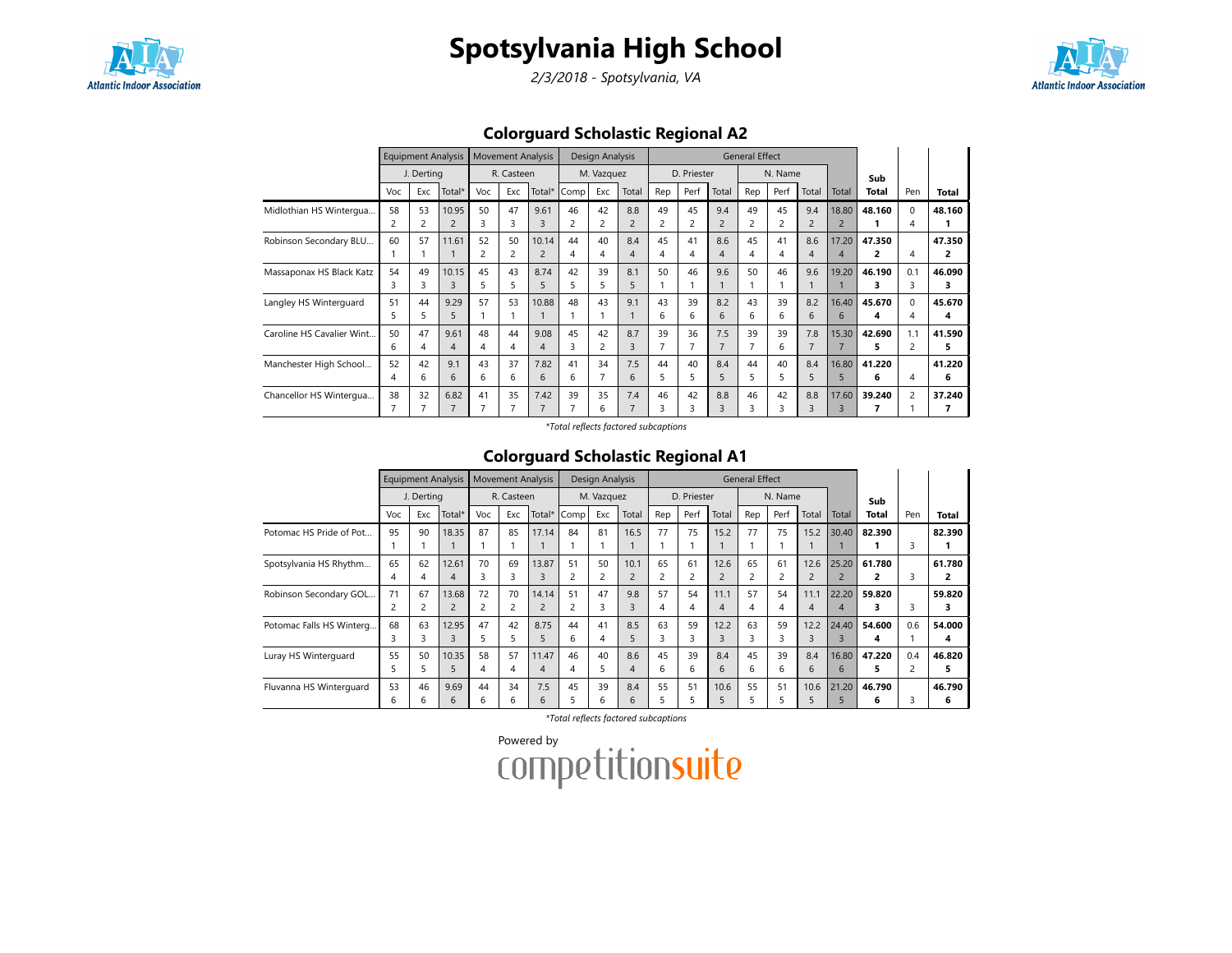

2/3/2018 - Spotsylvania, VA



## Colorguard Independent Regional A

|                        |     |                      | Equipment Analysis | Movement Analysis |            |      |             | Design Analysis |       |     |             |       | <b>General Effect</b> |         |       |       |        |     |        |
|------------------------|-----|----------------------|--------------------|-------------------|------------|------|-------------|-----------------|-------|-----|-------------|-------|-----------------------|---------|-------|-------|--------|-----|--------|
|                        |     | J. Dertina           |                    |                   | R. Casteen |      |             | M. Vazquez      |       |     | D. Priester |       |                       | N. Name |       |       | Sub    |     |        |
|                        | Voc | Exc                  | Total*             | Voc               | Exc        |      | Total* Comp | Exc             | Total | Rep | Perf        | Total | Rep                   | Perf    | Total | Total | Total  | Pen | Total  |
| UMW Enigma Winterguard | 47  | $\mathbf{4}^{\cdot}$ | 8.62               | 39                | 35         | 7.28 | 42          | 37              | 7.9   | 36  | 32          | 6.8   | 36                    | 32      | 6.8   | 13.60 | 37.400 | 0.8 | 36.600 |
|                        |     |                      |                    |                   |            |      |             |                 |       |     |             |       |                       |         |       |       |        |     |        |

\*Total reflects factored subcaptions

### Colorguard Scholastic A2

|                        |     |            | Equipment Analysis   Movement Analysis |     |            |             |    | Design Analysis |       |     |             |       | <b>General Effect</b> |            |       |       |        |     |              |
|------------------------|-----|------------|----------------------------------------|-----|------------|-------------|----|-----------------|-------|-----|-------------|-------|-----------------------|------------|-------|-------|--------|-----|--------------|
|                        |     | J. Dertina |                                        |     | R. Casteen |             |    | M. Vazquez      |       |     | D. Priester |       |                       | D. Casteen |       |       | Sub    |     |              |
|                        | Voc | Exc        | Total*                                 | Voc | Exc        | Total* Comp |    | Exc             | Total | Rep | Perf        | Total | Rep                   | Perf       | Total | Total | Total  | Pen | <b>Total</b> |
| John Champe Winter Gua | 55  | 52         | 10.61                                  | 55  | 53         | 10.74       | 54 | 53              | 10.7  | 64  | -61         | 12.5  | 57                    |            | 11.4  | 23.90 | 55.950 |     | 55.950       |
|                        |     |            |                                        |     |            |             |    |                 |       |     |             |       |                       |            |       |       |        |     |              |

\*Total reflects factored subcaptions

### Colorguard Scholastic A1

|                         |     |            | Equipment Analysis   Movement Analysis |     |            |       |             | Design Analysis |       |     |             |       | <b>General Effect</b> |            |       |                         |              |     |              |
|-------------------------|-----|------------|----------------------------------------|-----|------------|-------|-------------|-----------------|-------|-----|-------------|-------|-----------------------|------------|-------|-------------------------|--------------|-----|--------------|
|                         |     | J. Dertina |                                        |     | R. Casteen |       |             | M. Vazquez      |       |     | D. Priester |       |                       | D. Casteen |       |                         | Sub          |     |              |
|                         | Voc | Exc        | Total*                                 | Voc | Exc        |       | Total* Comp | Exc             | Total | Rep | Perf        | Total | Rep                   | Perf       | Total | Total                   | <b>Total</b> | Pen | <b>Total</b> |
| Woodbridge Senior HS W  | 63  | 57         | 11.82                                  | 63  | 58         | 11.95 | 60          | 55              | 1.5   | 66  | 63          | 12.9  | 66                    | 63         | 12.9  |                         | 25.80 61.070 |     | 61.070       |
|                         |     |            |                                        |     |            |       |             |                 |       |     |             |       |                       |            |       |                         |              |     |              |
| Thomas Jefferson HS Win | 59  | 51         | 10.76                                  | 57  | 52         | 10.75 | 63          | 60              | 12.3  | 65  | 61          | 12.6  | 63                    | 62         | 12.5  | 25.<br>.10 <sub>1</sub> | 58.910       |     | 58.910       |
|                         |     |            |                                        |     |            |       |             |                 |       |     |             |       |                       |            |       |                         |              |     |              |

\*Total reflects factored subcaptions

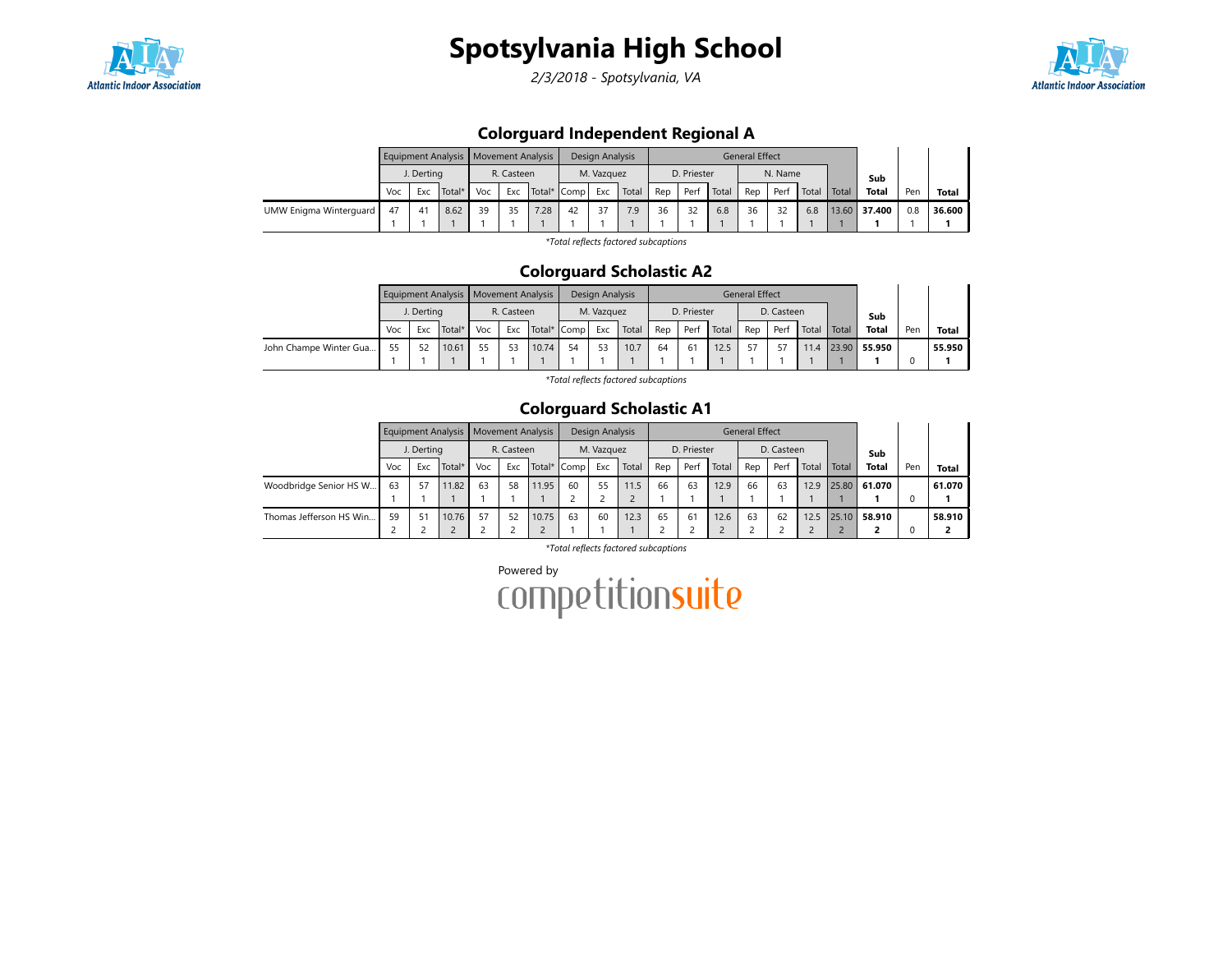

2/3/2018 - Spotsylvania, VA



## Colorguard Independent A

|                       |     |            | Equipment Analysis   Movement Analysis |     |            |       |             | Design Analysis |       |     |             |       | <b>General Effect</b> |            |       |       |              |     |              |
|-----------------------|-----|------------|----------------------------------------|-----|------------|-------|-------------|-----------------|-------|-----|-------------|-------|-----------------------|------------|-------|-------|--------------|-----|--------------|
|                       |     | J. Derting |                                        |     | R. Casteen |       |             | M. Vazquez      |       |     | D. Priester |       |                       | D. Casteen |       |       | Sub          |     |              |
|                       | Voc | Exc        | Total*                                 | Voc | Exc        |       | Total* Comp | Exc             | Total | Rep | Perf        | Total | Rep                   | Perf       | Total | Total | <b>Total</b> | Pen | <b>Total</b> |
| JMU Nuance PURPLE Win | 72  | 69         | 14.01                                  | 75  | 72         | 14.61 | 67          | 63              | 13.0  | 74  | 72          | 14.6  | 73                    | 71         | 14.4  | 29.00 | 70.620       |     | 70.620       |
|                       |     |            |                                        |     |            |       |             |                 |       |     |             |       |                       |            |       |       |              |     |              |
| JMU Nuance GOLD Winte | 66  | 63         | 12.81                                  | 60  | 57         | 11.61 | 63          | 60              | 12.3  | 67  | 65          | 13.2  | 66                    | 64         | 13.0  | 26.20 | 62.920       |     | 62.920       |
|                       |     |            |                                        |     |            |       |             |                 |       |     |             |       |                       |            |       |       |              |     |              |

\*Total reflects factored subcaptions

### Colorguard Independent Open

|                         |     |            | Equipment Analysis   Movement Analysis |     |            |       |      | Design Analysis      |       |     |             |       | <b>General Effect</b> |            |       |       |              |     |              |
|-------------------------|-----|------------|----------------------------------------|-----|------------|-------|------|----------------------|-------|-----|-------------|-------|-----------------------|------------|-------|-------|--------------|-----|--------------|
|                         |     | J. Dertina |                                        |     | R. Casteen |       |      | M. Vazquez           |       |     | D. Priester |       |                       | D. Casteen |       |       | Sub          |     |              |
|                         | Voc | Exc        | Total                                  | Voc | Exc        | Total | Comp | Exc                  | Total | Rep | Per         | Total | Rep                   | Perf       | Total | Total | <b>Total</b> | Pen | <b>Total</b> |
| George Mason University | 70  | 65         | 13.5                                   | 75  | 73         | 14.8  | 75   | $\overline{ }$<br>'L | 14.7  | 72  | 70          | 14.2  | 74                    | 69         | 14.3  | 28.50 | 71.500       |     | 71.500       |
|                         |     |            |                                        |     |            |       |      |                      |       |     |             |       |                       |            |       |       |              |     |              |

## Percussion Scholastic Regional A

|                         |                            | Music |        |           | Effect - Music |     |                  | Visual |       |           | Effect - Visual |          |              |     |              |
|-------------------------|----------------------------|-------|--------|-----------|----------------|-----|------------------|--------|-------|-----------|-----------------|----------|--------------|-----|--------------|
|                         | C. Martin<br>Perf<br>Compl |       |        | C. Martin |                |     | C. Martin        |        |       | C. Martin |                 | Sub      |              |     |              |
|                         |                            |       | Total* | Ovr       | Mus            |     | Total* Comp Perf |        | Total | Ovr       | Vis             | Total    | <b>Total</b> | Pen | <b>Total</b> |
| Woodgrove HS Percussion |                            |       | 0.0    |           |                | 0.0 |                  |        | 0.0   |           |                 | 0.0      | 0.000        |     | 0.000        |
|                         |                            |       |        |           |                |     |                  |        |       |           |                 | $\Omega$ |              |     | 0            |

\*Total reflects factored subcaptions

† Placements reflect tiebreaker rule